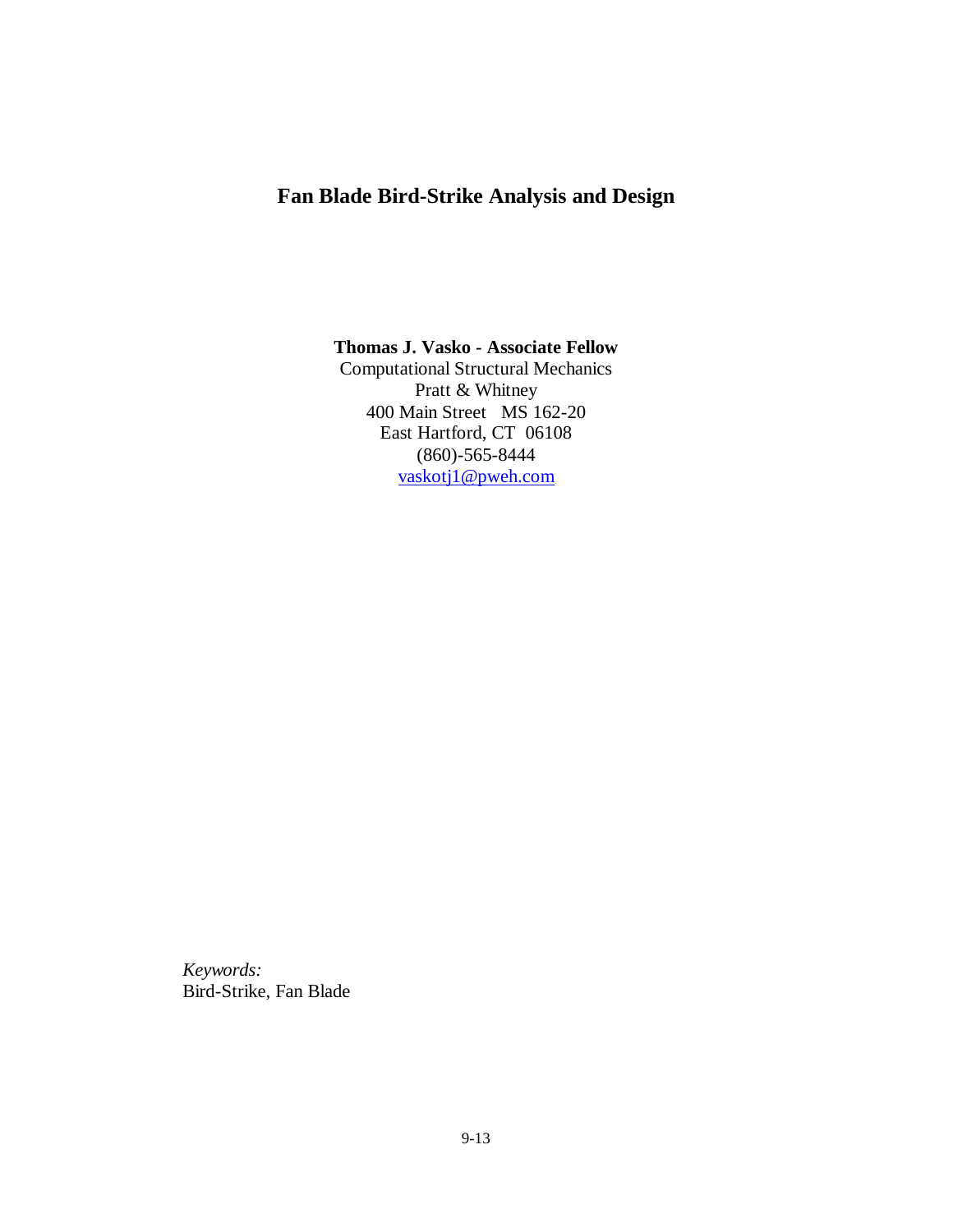#### **ABSTRACT**

Bird ingestion is a costly and difficult engine test to perform. It is also one of the most challenging and complex analytical investigations in engine design. The capability to model bird ingestion effects is, therefore, critical to the success of any competitive jet engine program. LS-DYNA has been used in the design and analysis of fan blades for bird-strikes. Descriptions of the bird and blade models used in the analyses along with the contact algorithms used to describe their interaction will be presented. In addition, comparisons of analysis and test results from bird-strikes on fan blades will also be presented.

#### **INTRODUCTION**

Certification of jet engines requires the demonstration of the ability to ingest birds into an engine and meet Federal Aviation Administration regulations for airworthiness. Specifically, the medium or flocking bird requirement is to ingest several 1.5-lb or 2.5-lb birds into an engine and maintain specific thrust levels for various time durations. The large bird requirement is to ingest a 6-lb or 8-lb bird and demonstrate safe shutdown. The capability to predict the damage to fan blades from bird ingestion is, therefore, a critical component in the structural design of fan blades for jet engines.

To predict component damage from birds requires both a structural model of the fan blade and a method to generate the distribution of impact loads onto the structure. The finite element method is a desirable approach because of its ability to handle complex geometries, material nonlinearities, and the component-projectile dynamic interaction. This approach has been used with LS-DYNA to design fan blades to meet the bird ingestion requirements.

## **APPROACH**

#### *Analysis*

Using LS-DYNA, the bird and blade are modeled independently and their interaction is defined with an analytical contact algorithm. The bird is modeled as an ellipsoid of solid elements with material properties similar to water. The hydrodynamic or fluid-like behavior for the bird is required because the impact stresses imposed on the bird are far in excess of its material strength and because it undergoes large deflections and segmentation during its interaction with the blade. The blade is modeled with plate elements with a thickness defined at each nodal point. An elastic-plastic-strain-rate dependent material model is also defined for the blade. Figure 1 shows a typical bird and fan blade finite element model.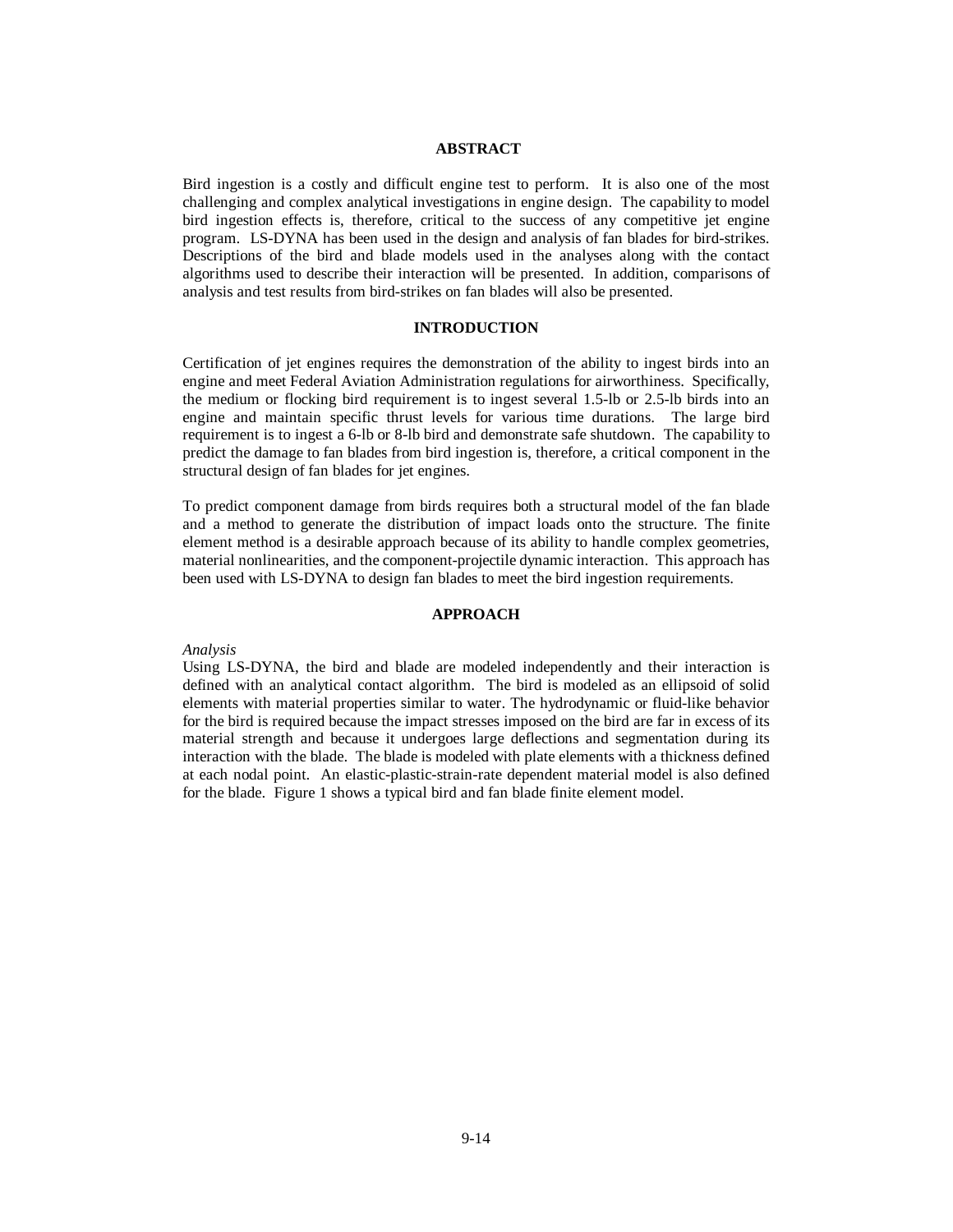

Figure 1. Blade and Bird Finite Element Mesh

The analysis is completed in two phases. The first phase is an implicit solution of the blade where the blade root nodes are fixed and a body force load representing a prescribed angular velocity is applied to the blade. This results in the proper blade deformation and stress for the start of the transient analysis. In the second or transient phase of the analysis, the blade root nodes are prescribed to rotate with the angular velocity from the first phase and the entire blade is given the same initial angular velocity. For shrouded blades like that shown in Figure 1, the shroud nodes are constrained to move only radially during the implicit solution and they are prescribed to rotate with the blade angular velocity during the transient analysis. These boundary conditions simulate the constraints imposed by the neighboring blade shrouds. At the start of the transient analysis, the bird model is given an initial velocity based on the aircraft speed. During the transient analysis, the bird and blade interaction is achieved via the defined contact algorithm. The blade nodes are defined in a slave set to contact the master surface blade elements. The transient analysis is then performed in LS-DYNA explicit.

#### *Design*

In order to use the analysis in the design of new blades, analytical thresholds for failure were determined. This was achieved by comparing analytical results of tests where failure or cracking of the blade occurred with results from tests where no cracks or failures occurred. For all these analyses, a consistent modeling approach was used, i.e., identical bird material models, blade material models, mesh densities, and contact algorithms. Analysis maximum strains were documented at the blade lead edge and at the shroud hard point (the location on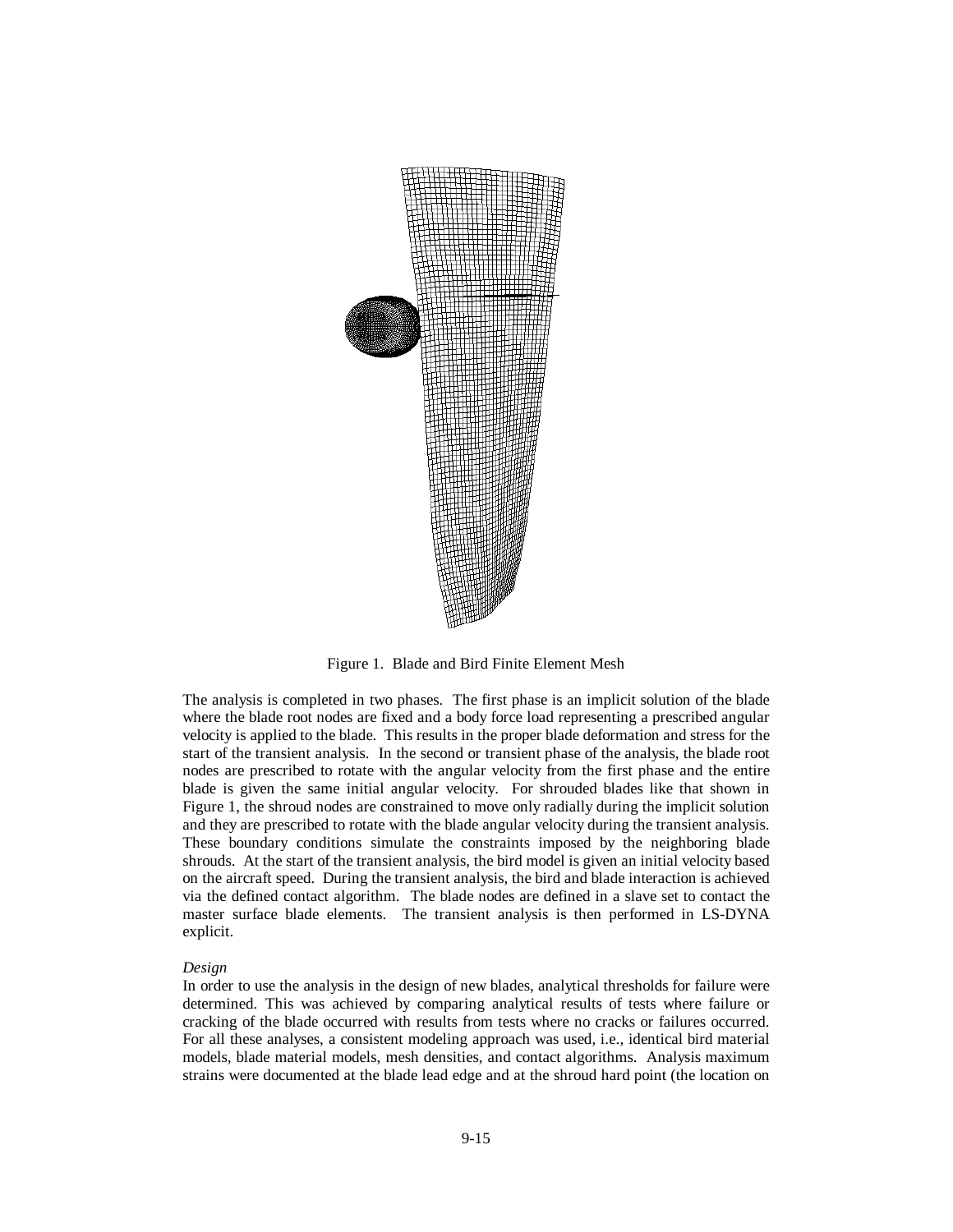the blade airfoil in front of the shroud) for comparison with test results to determine the blade analytical failure threshold. New blade designs are then analyzed with the same consistent modeling approach to assure this maximum strain threshold is not exceeded.

### **DISCUSSION OF RESULTS**

#### *Analysis and Test Comparisons*

Using the above procedures, an analysis of a bird-strike on a fan blade was completed for comparison with test results. In the test, a 2.5-lb bird with a velocity of 180 knots was shot at a fan blade in-board of the shroud. The fan diameter was 94 inches and the blades had a speed of 3862 rpm. The test resulted in a cracked blade at the shroud hard point that is visible in Figure 2. The LS-DYNA analysis of the blade resulted in the deformed shape shown in Figure 3. The shroud hard point strain in the analysis exceeded the material analytical failure threshold, which is indicative of some type of failure. In addition, the lead edge line strains correlated well with the strains calculated from a grid placed on the blade prior to test.

The LS-DYNA analysis is readily extended beyond a single fan blade to include an entire set or multiple fan blades. Figure 4 shows a deformed blade set from a 2.5-lb birdshot. Figure 5 shows the LS-DYNA deformed shape plots from an analysis of that test event. The total extent of damage including the number of blades damaged in the test correlates well with the analysis results.

#### **CONCLUSIONS**

These design and analysis procedures using LS-DYNA for bird-strikes on fan blades have been documented as part of standard work procedures and they are being used in the design of new fan blades. In addition, efforts are underway to incorporate the threshold strain into the LS-DYNA material model to evaluate crack propagation. It should also be mentioned that a similar analytical approach has been used in the design of spinners and nosecones for birdstrike events.

#### **ACKNOWLEDGEMENTS**

The author thanks Dr. Edward S. Todd, Associate Fellow Structures and Dynamics, for his guidance, expertise, and motivation.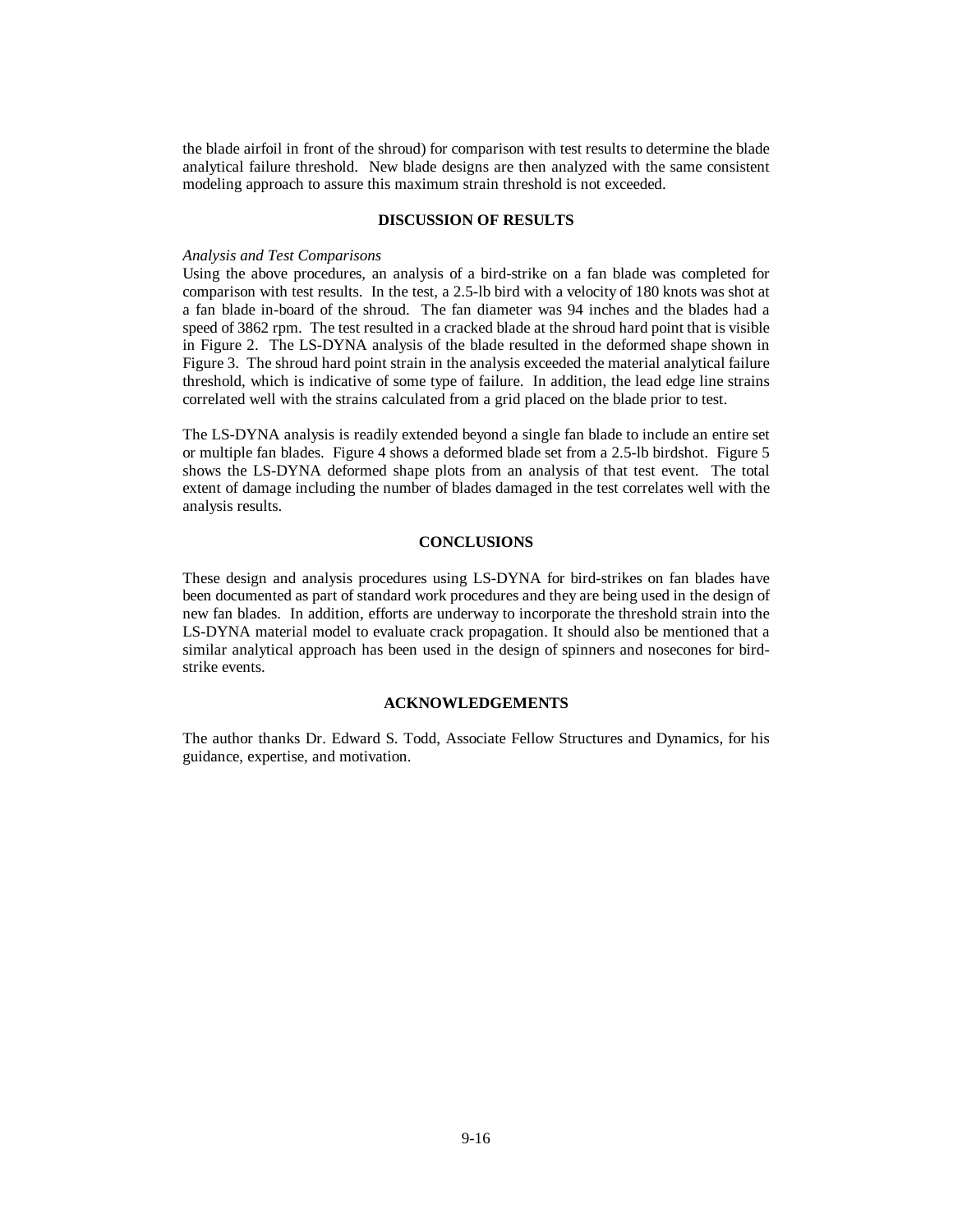



Figure 2. Deformed Blade with Crack Figure 3. Analysis Deformed Blade